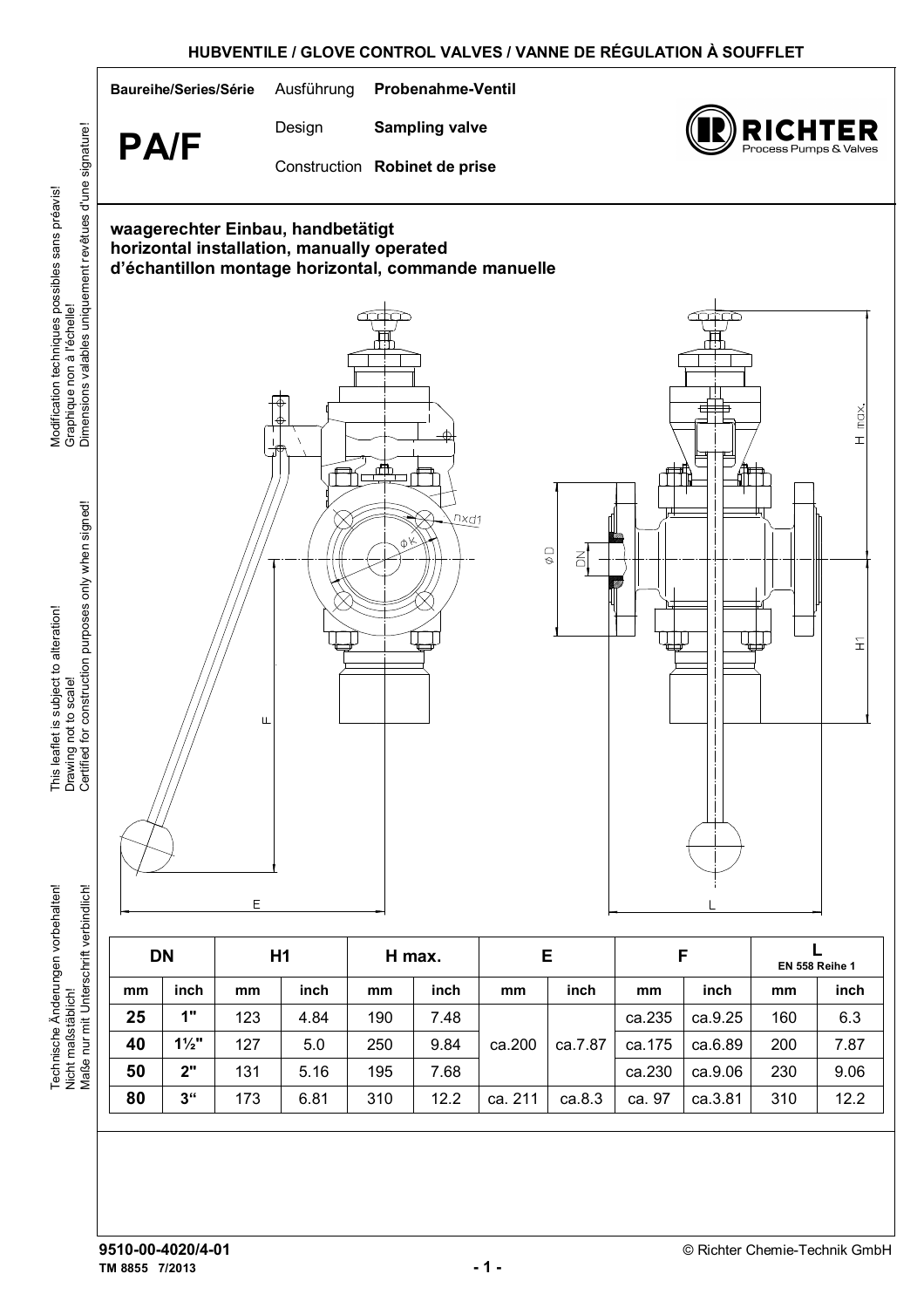

**TM 8855 7/2013 - 2 -** 

Modification techniques possibles sans préavis!

Modification techniques possibles sans préavis!

This leaflet is subject to alteration!

This leaflet is subject to alteration!

Technische Änderungen vorbehalten!

Technische Änderungen vorbehalten!

Nicht maßstäblich!

Drawing not to scale!

Graphique non à l'échelle!

**80 | 3" |** 202 | 7.95 | 310 | 12.2 |ca. 211 | ca.8.3 | ca. 97 | ca.3.81 | 310 | 12.2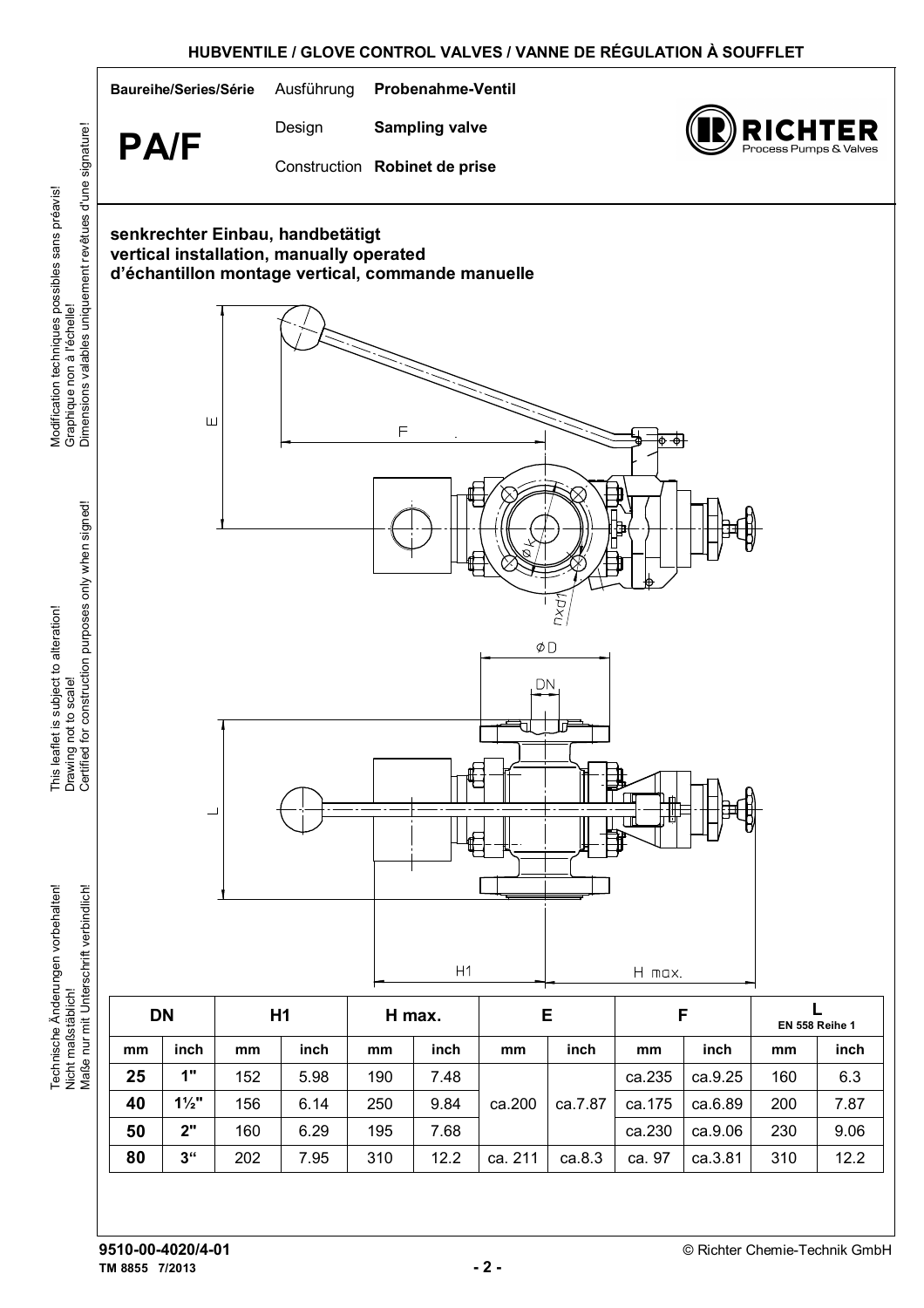## **HUBVENTILE / GLOVE CONTROL VALVES / VANNE DE RÉGULATION À SOUFFLET**



Modification techniques possibles sans préavis!

Modification techniques possibles sans préavis!

This leaflet is subject to alteration!

This leaflet is subject to alteration!

Technische Änderungen vorbehalten!

Technische Änderungen vorbehalten!

Nicht maßstäblich!

Drawing not to scale!

Graphique non à l'échelle!

**80\*** | 3" | -- | -- | -- | -- | -- | --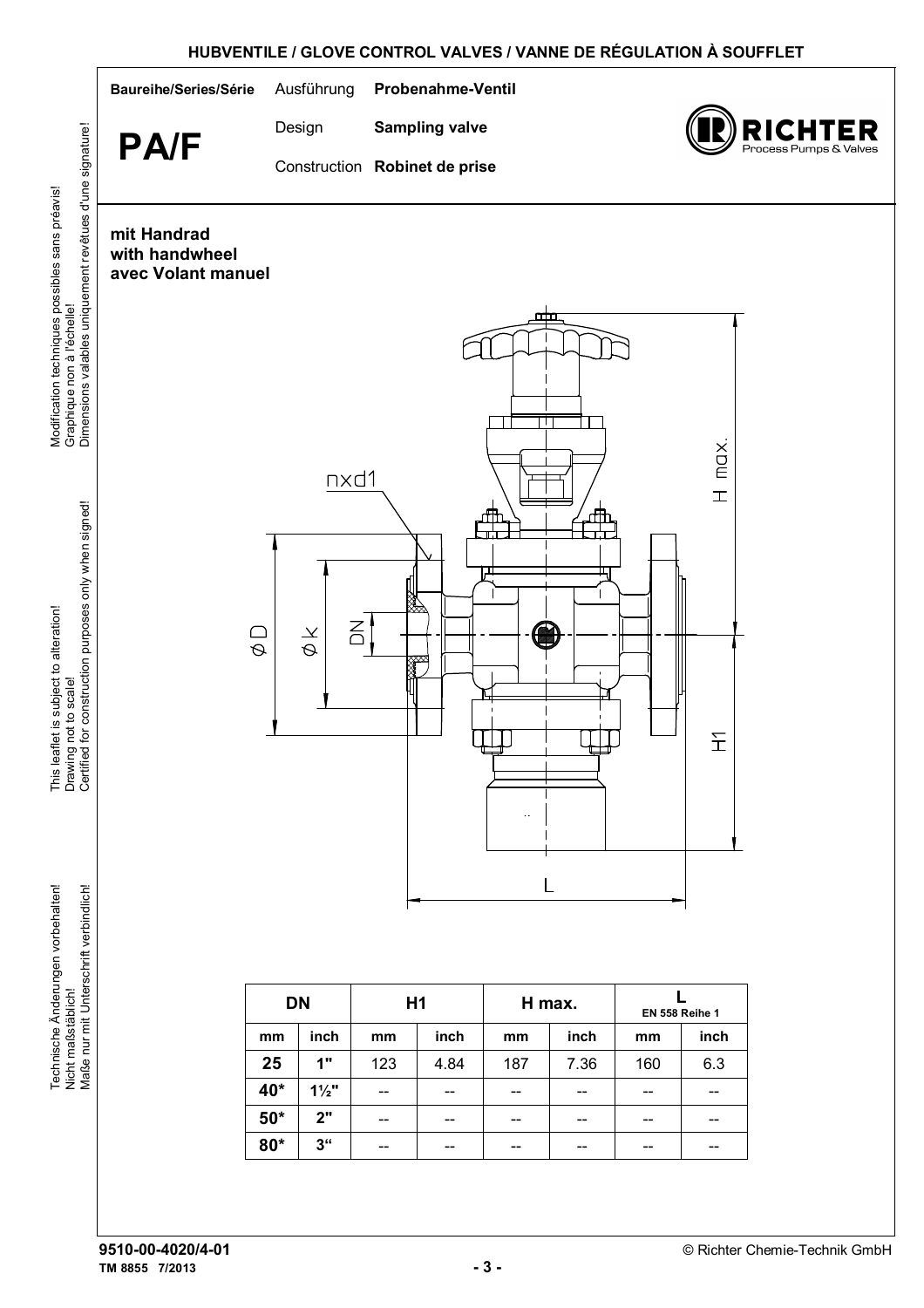

**TM 8855 7/2013 - 4 -**